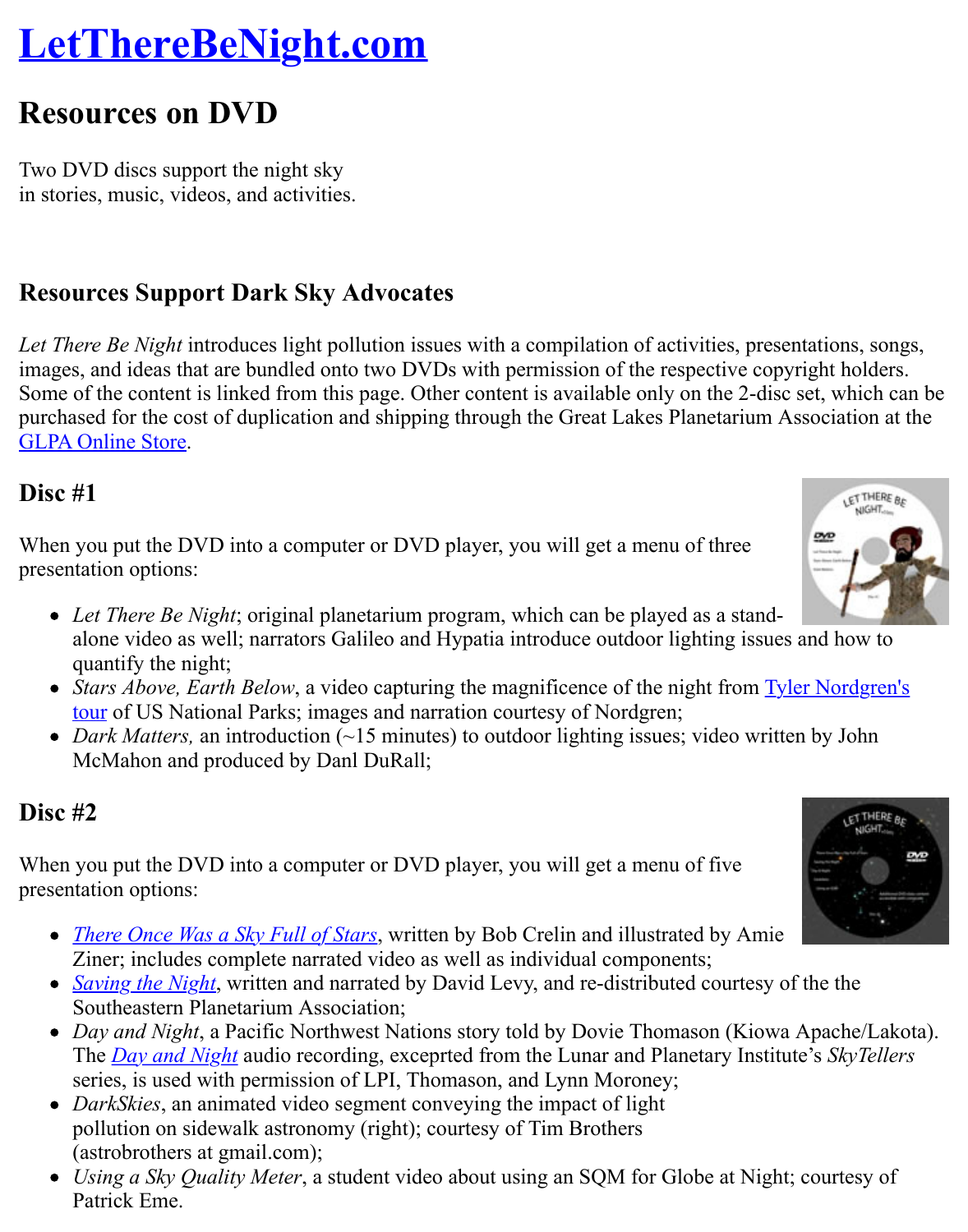Day and Night Track 1.mp3 Day and Night Track 2.mp3 This is an audio fil[e of storytelling](http://www.lettherebenight.com/dvd-open.html) about the balance between day and night.

#### **GEMS Activity**

GEMS *Observing the Jupiter System* activity that simulates the positons of Jupiter's mo observed by Galileo; courtesy of Alan Gould and Regents of UC.

JupMoonsSSSmsGEMS.pdf JupMoonsTracking.ppt Moons of Jupiter Slides - Teacher Version.ppt

### **Globe at Nig[ht & NOAO](http://kepler.nasa.gov/ed/activities/jupmoonsGEMS.html)**

Globe at Ni[ght \(GaN2009\) teacher and fa](http://www.lettherebenight.com/DVD/GEMS%20Activity/JupMoonsSSSmsGEMS.pdf)mily activity packets, and resources from the Nation Astronomy [Observatory:](http://www.lettherebenight.com/DVD/GEMS%20Activity/JupMoonsTracking.ppt)

REA[Dme.pdf](http://www.lettherebenight.com/DVD/GEMS%20Activity/Moons%20of%20Jupiter%20Slides%20-%20Teacher%20Version.ppt) GaN2009 Observations.pdf GaN2009\_ShieldingDemo-1.pdf GaN2009\_ShieldingDemo.pdf GaN2009 SQMdata template.pdf GaN2009\_SQMdata\_template.xls GaN2009\_using\_SQM-1.pdf [GaN2009\\_usin](http://www.lettherebenight.com/DVD/Globe%20at%20Night%20&%20NOAO/%20READme.pdf)g\_SQM [GaN2009ActivityPacket\\_Fa](http://www.lettherebenight.com/DVD/Globe%20at%20Night%20&%20NOAO/GaN2009_Observations.pdf)mily [GaN2009ActivityPacket\\_Teache](http://www.lettherebenight.com/DVD/Globe%20at%20Night%20&%20NOAO/GaN2009_ShieldingDemo-1.pdf)r [GaN2009certificate](http://www.lettherebenight.com/DVD/Globe%20at%20Night%20&%20NOAO/GaN2009_ShieldingDemo.pdf) [GaN2009OrionAtFingertips](http://www.lettherebenight.com/DVD/Globe%20at%20Night%20&%20NOAO/GaN2009_SQMdata_template.pdf) [GaN2009postcard](http://www.lettherebenight.com/DVD/Globe%20at%20Night%20&%20NOAO/GaN2009_SQMdata_template.xls) [GaN2009postcard4](http://www.lettherebenight.com/DVD/Globe%20at%20Night%20&%20NOAO/GaN2009_using_SQM-1.pdf) [GaN2009presentation](http://www.lettherebenight.com/DVD/Globe%20at%20Night%20&%20NOAO/GaN2009_using_SQM.pdf) [GaNOnePager\\_2008\\_final\\_print](http://www.lettherebenight.com/DVD/Globe%20at%20Night%20&%20NOAO/GaN2009ActivityPacket_Family.pdf) [IYA2009\\_DarkSkies\\_Programs](http://www.lettherebenight.com/DVD/Globe%20at%20Night%20&%20NOAO/GaN2009ActivityPacket_Teacher.pdf) [Silent Cry for Dark](http://www.lettherebenight.com/DVD/Globe%20at%20Night%20&%20NOAO/GaN2009certificate.pdf) [Skies-uit](http://www.lettherebenight.com/DVD/Globe%20at%20Night%20&%20NOAO/GaN2009OrionAtFingertips.pdf)c74

### **Let T[here Be Night](http://www.lettherebenight.com/DVD/Globe%20at%20Night%20&%20NOAO/GaN2009postcard.pdf)**

[LTBN Audio Only Tr](http://www.lettherebenight.com/DVD/Globe%20at%20Night%20&%20NOAO/GaN2009presentation.pdf)[ack.mp3](http://www.lettherebenight.com/DVD/Globe%20at%20Night%20&%20NOAO/GaNOnePager_2008_final_print.pdf) Galileo bio [Hypatia bio](http://www.lettherebenight.com/DVD/Globe%20at%20Night%20&%20NOAO/IYA2009_DarkSkies_Programs.pdf)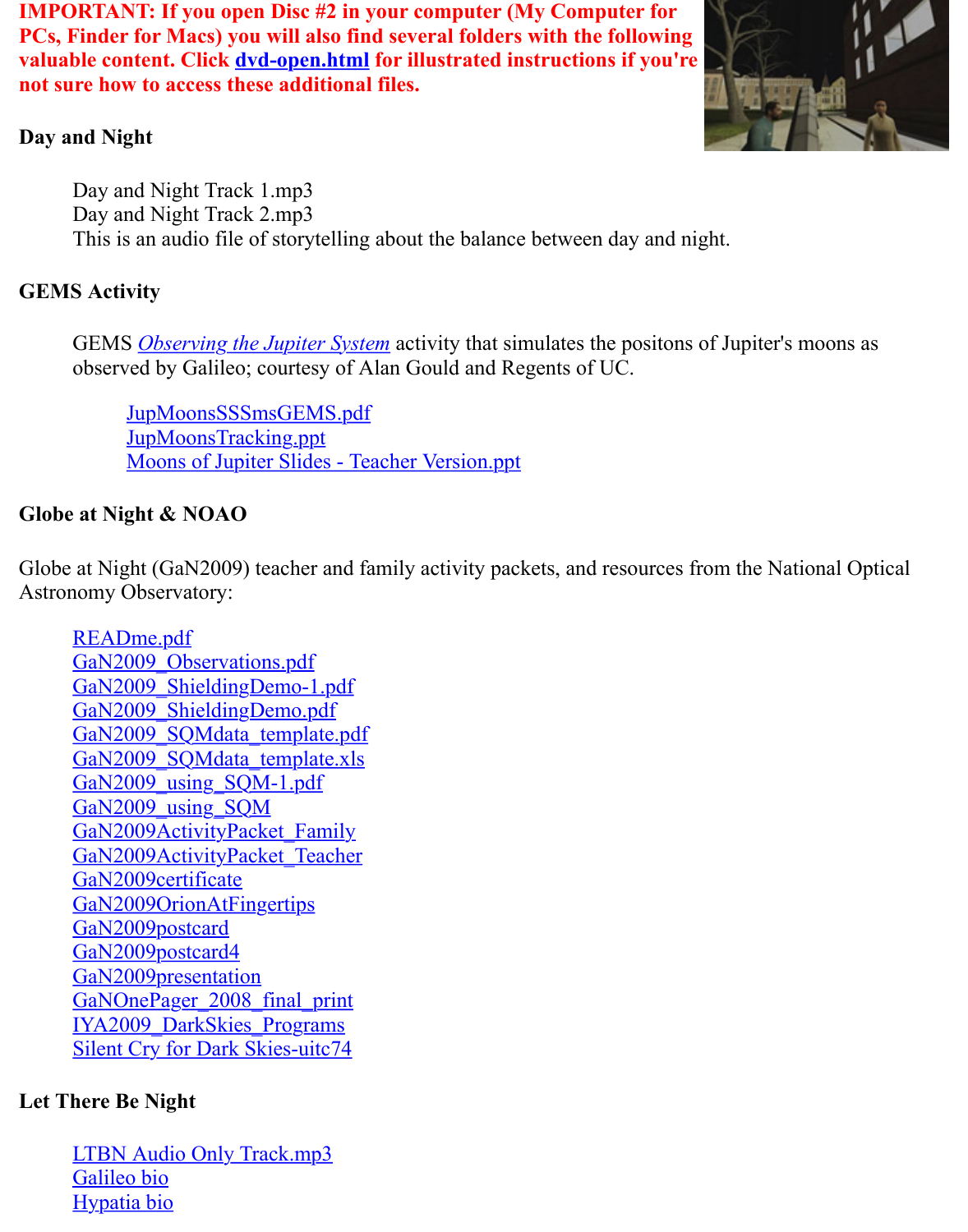town mat.jpg

**[LTBN Images ...](http://www.lettherebenight.com/DVD/Let%20There%20Be%20Night/LTBN%20Documents/LTBN_ReadMe.doc)** 

[\(includes four](http://www.lettherebenight.com/DVD/Let%20There%20Be%20Night/LTBN%20Documents/LTBNDVDContents.doc) contact sheets to help you select individual image) [Contact Sh](http://www.lettherebenight.com/DVD/Let%20There%20Be%20Night/LTBN%20Documents/Myth%20of%20Galileo.doc)eet-001.jpg Contact Sheet-002.jpg [Contact](http://www.lettherebenight.com/DVD/Let%20There%20Be%20Night/LTBN%20Documents/town_mat.jpg) Sheet-003.jpg Contact Sheet-003.jpg

### **Perpetual Twilight**

A PowerPoi[nt show for dark sky ad](http://www.lettherebenight.com/DVD/Let%20There%20Be%20Night/LTBN%20Images/ContactSheet-001.jpg)vocacy; courtesy of the **Illinois Coalition for Responsible** Lighting:

Perpe[tualTwilight\\_ICROL.pp](http://www.lettherebenight.com/DVD/Let%20There%20Be%20Night/LTBN%20Images/ContactSheet-004.jpg)s

#### **Saving the Night**

*Saving the Night*, written and narrated by David Levy, and re-distributed courtesy of the the S Planetarium Association:

> [DVD Labels](http://www.lettherebenight.com/DVD/PerpetualTwilight_ICROL.pps) Saving the Night.mpg Saving the Night.wav Show Images [Show](http://www.geographicsimaging.com/inside%20pages/special%20items%20pages/geo_special_items_3.htm) Text

#### **Sky Full of Stars**

*There Once Was a Sky Full of Stars*, written by Bob Crelin and illustrated by Amie Ziner; includes complete narrated video as well as individual components:

> SkyFullofStarsAudio.aiff Slides

#### **[Songs](http://www.bobcrelin.com/author.html)**

In This Light.mp3 *In This Light* song performed by John Kaufmann and Dan Dennis; courtesy of Starball.

Lucifer's Bait.mp3 *Lucifer's Bait* song; courtesy of Bandazian.